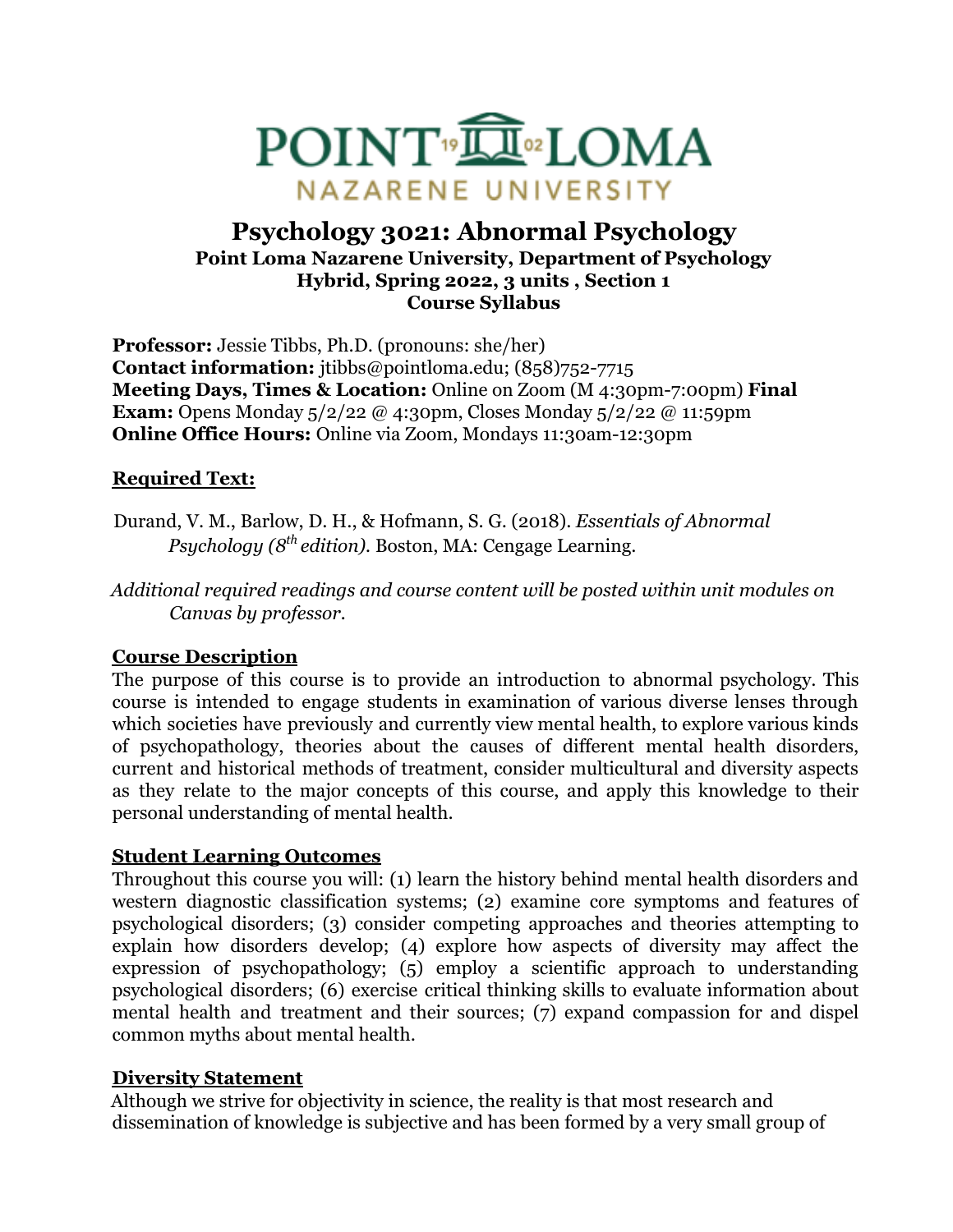privileged voices. I acknowledge that the textbook and many of the studies cited within were authored by white cisgender men. I am working each semester to increase the diversity of voices from which we learn this material, and I also acknowledge that I have a long way to go in this effort. As we will discuss this semester, it is important to think critically about the biases present in any information we consume, and we will certainly engage in that practice as it applies to the content of this course. Please contact me if you have any suggestions for improving the course materials. Further, it is my intention to create a safe environment in which all students are able to learn. I believe that supporting diversity of thought, perspective, and experience is one way to do so. Another way is working to honor your identities (including race, gender, class, sexuality, denomination, ability, etc.). To help accomplish these goals:

- If you have a name and/or pronouns that differ from those that appear in your official PLNU record, please let me know (if you feel comfortable)!
- I know that all of our lives are busy and are (hopefully) made up of lots of other things aside from college classes. If your life outside of this course is conflicting with your effort to be successful in this class (e.g., parental activities, veteran/active-duty responsibilities, familial responsibilities, etc.), please let me know so we can set up a time to meet. I want to be a resource for you and will work to support your efforts to learn in this class.
- Students are expected to be respectful of and practice compassion for one another. It is important to remember that everyone has a right to form and hold their opinion on issues covered in class, and discussions must be respectful. Although you may not always agree with one another, this class is intended to provide an open forum for the fluid exchange of ideas. Remember, as a group, you represent a broad range of backgrounds, including diversity of culture, gender, race, sexuality, region/country of origin, disability, denomination, veteran status, etc. and it is my experience that fostering respect for this diversity will result in a deeper, more meaningful learning experience for us all. If you ever have feedback on ways to improve this aspect of the course, I am very grateful to be provided the opportunity to learn from such feedback.
- I am always in the process of learning and un-learning about oppression, intersectionality, minoritization, stigma, and diversity. If something was said in class (by me or anyone else) that made you feel uncomfortable (including microaggressions, etc.), please talk to me about it. If you do not feel comfortable talking to me directly, you can discuss with another trusted faculty member in the Psychology department, or to a member of the Anti-Racism Collective (https://www.pointloma.edu/diversity-equity-inclusion)

### **Wellness, Respect & Privacy**

Mental health is a sensitive topic for most of us, especially the further we dive into content across the semester. If you feel significantly emotionally distressed, please seek help. PLNU students can access mental health resources for free via the student health center (https://www.pointloma.edu/offices/wellness-center/counseling-services ; 619-849-2574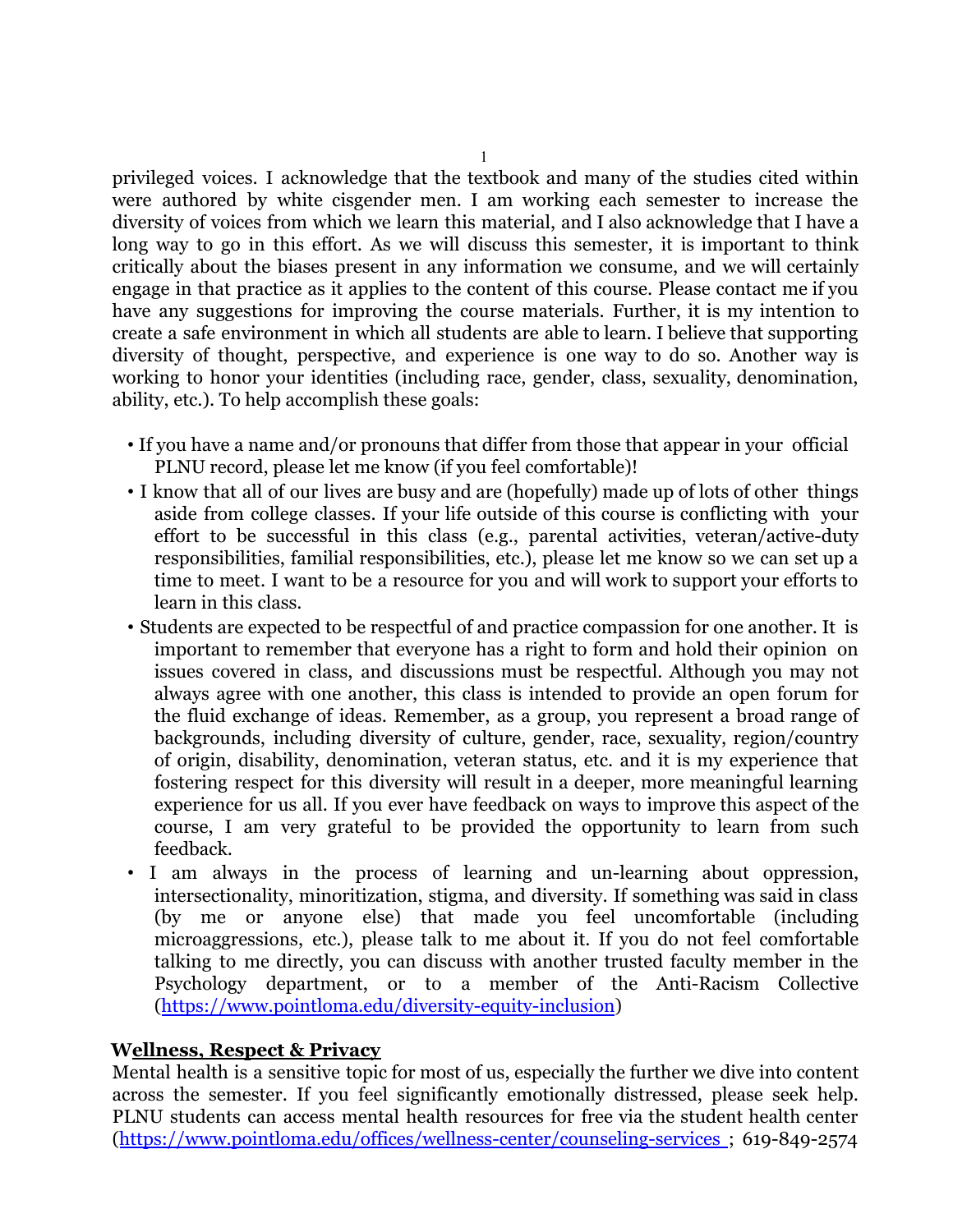ext. 3020 ; visit M-F 8-12:30, 1:30-4:30 in Taylor Hall).

In class discussions about psychological disorders or experiences please assume that

 $\mathcal{D}$ someone in the room either deals with these issues personally or has someone close to them who does. It is certainly acceptable to ask questions and expand your understanding, but please be aware that each topic may be personally sensitive for your classmates.

Everyone has a right to privacy. Sometimes during class, a student may feel called to share a personal story related to mental health. These stories should be held with the utmost respect and should not be shared with anyone outside of class (unless you have talked to the person and gotten their permission to share it). Even if you share the story without identifying information (e.g., names), the uniqueness of the story could unintentionally reveal that person's identity. Further, students **should not ever feel compelled or pressured to reveal personal information.** If you share information from an experience that isn't your own story, be sure to get their permission to share, or to remove all identifying information from the story that could result in their identification.

### **Hybrid Class Format & Expectations**

This is a Hybrid Course! We will have once-weekly synchronous class sessions (online via Zoom) and complete asynchronous online class activities. We will utilize Zoom for our synchronous class sessions. Attendance at these sessions is required; essential course information will be covered during lecture and class discussion. Please attend our class meetings somewhere that has reliable internet (i.e., plugging into an Ethernet cable, using a library's computer, or using a reliable wireless connection).

We will utilize Canvas for covering additional content, including completion of all online asynchronous course assignments, discussions, and exams. The course is divided into five different units. As we progress through the course, the units and their contents will be posted on the **modules** page. All required activities and assignments will be posted in the **modules**. The asynchronous activities (readings, videos, some assignments) are designed to be as self-paced as possible throughout each unit. Once a module/unit is posted, you can make your way through the available module content at the pace that works best for you. **Please pay attention to posted due dates (assignments, discussions, exams).**

The structure of each unit is pretty consistent such that each unit has a set of assigned textbook chapters, additional online content (video/podcast/reading), weekly Zoom synchronous class sessions (with attendance points), one individual assignment, group questions for class discussion, one post on your group's shared google document, and one unit exam. To increase quality of discussion around the topics we are learning we will often utilize video/audio comments in addition to written responses (see the following link for information on how to utilize this feature in the Canvas platform https://community.canvaslms.com/docs/DOC-10627-4212710345). All components of the class must be completed by the final day of class, Monday, May  $2^{nd}$  by 11:59pm.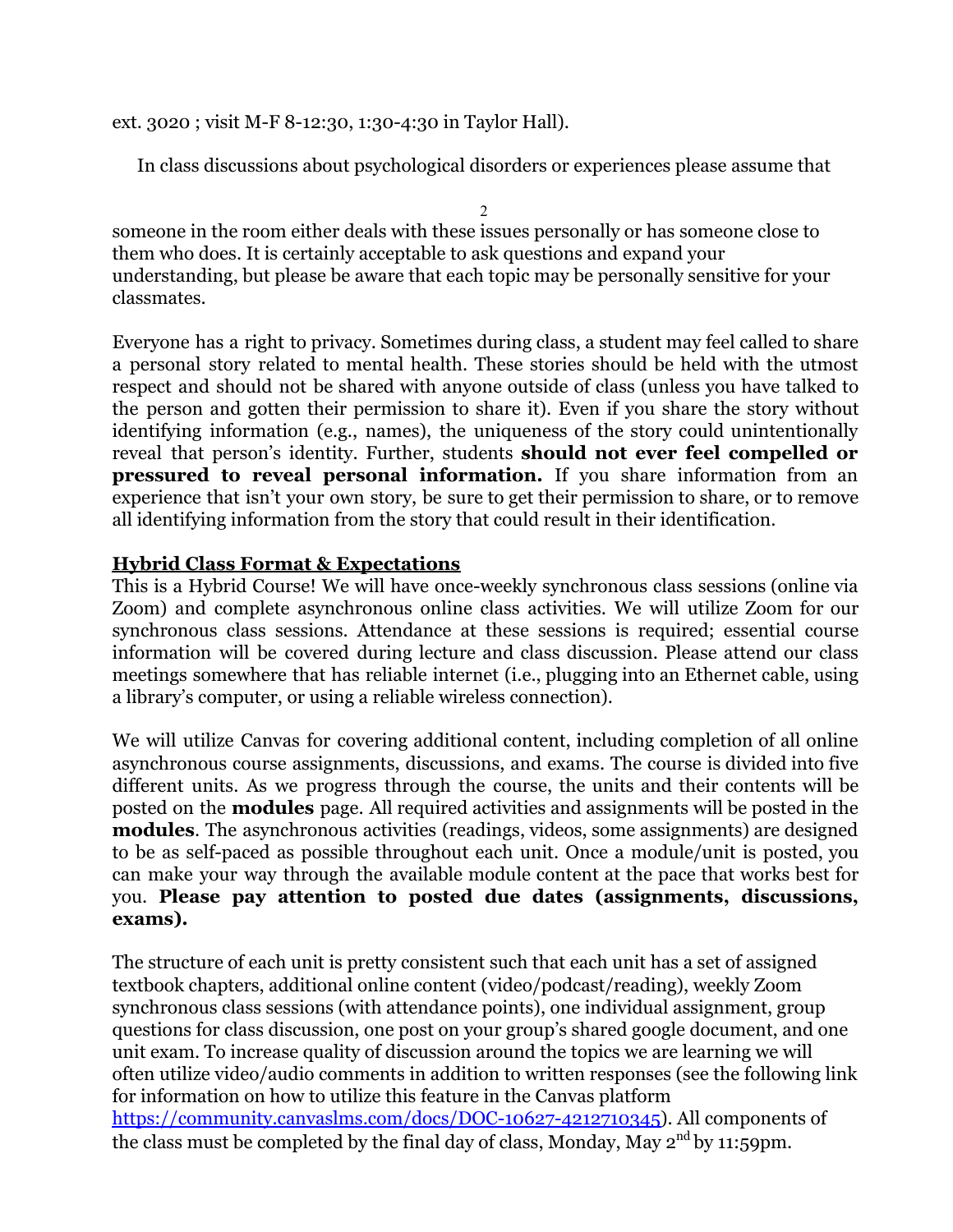## **Zoom Class Session Attendance & Expectations**

As this is a hybrid class with live synchronous class sessions, you are expected to attend these sessions and will be awarded attendance points. You will be awarded 10 points for attending 11 of the 13 scheduled classes (for a total of 110 points, you can miss 2 classes

3

without penalty). I know that life happens, so this is my way of balancing rewarding regular attendance with flexibility! In order to earn these points, you must:

1) Arrive on time. Individuals who arrive more than five minutes late will not be given points (unless discussed with professor in advance);

2) Keep your on for the entirety of class. I understand that life happens and at times you need to temporarily turn off your camera for a variety of reasons (e.g., bathroom, children/spouse/roommates interrupting. That is okay. However, you are expected to plan to actively attend this course and arrange to attend in an environment conducive to your learning and participation. If you need to have your camera turned off, you must send me an email before class (I understand that some days you may need to have your camera off for unforeseen circumstances, so if you communicate with me in advance, you will not miss points). If I do not receive an email in advance of class, having your camera off for the majority of class will be considered an unexcused absence and you will not receive attendance points.

3) Make sure you are in a quiet space (when possible) free of distractions. Students will not receive participation points if they are driving a car, actively engaged in other activities (i.e., at work). I treat this class just as seriously as any in-person course, and I expect you to reserve this class time just like you would if we were face to face.

4) Attend the entire class session. I will be taking attendance at the start and end of class. If you leave class early (without discussing it with me in advance), attendance points will be deducted.

## **Exams**

There are 5 exams. Exams include multiple choice, fill in the blank, matching, and short answer items requiring both recall/recognition and application of key concepts and terms. The final (fifth) exam will be non-cumulative and will include only material covered during the final unit of class. Exams will cover material from the lectures and assigned readings/content. **You are responsible for all material covered in the readings**, even if it is not covered in lecture or discussion; likewise, you are responsible for all material covered in our lectures/discussions, even if it is not in the readings. Exams will consist of a combination of material covered in covered in the lecture/discussions, textbook, and the additional posted readings/content. All exams become available on Canvas mid-day on a Friday (under "Modules") and close on that Sunday at 11:59pm (except for the final exam/exam 5). Refer to the Course Schedule for specific exam dates.

• Exams are open-book and open-note. **Even though exams are open-book and open-note, you still need to study the material in preparation for the**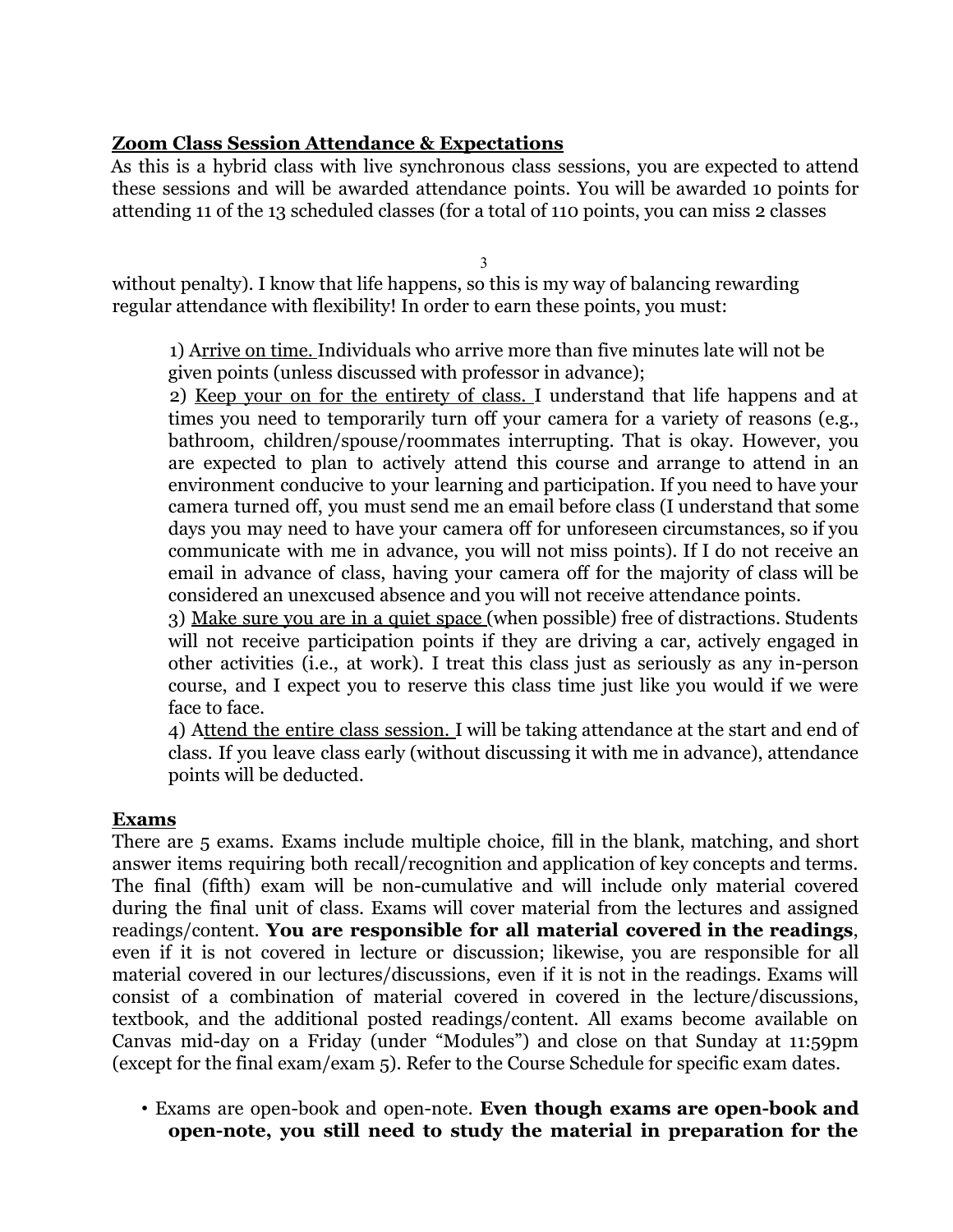### **exams**.

- The exam is **timed** and you will not have time to look up many answers. Each exam is open for 75 minutes.
- You will have the option to re-take **one** exam of your choice. In order to do this, please contact the professor to arrange your selected exam to be re-opened for you.

Please take your exams somewhere that has reliable internet (i.e., plugging into an Ethernet cable, using a library's computer, or using a reliable wireless connection). If you

4

lose internet connection during your exam, Canvas will automatically submit your exam at that point, which presents numerous complications. Please contact me if this happens and I will respond as soon as possible.

## **Ongoing Group Assignment**

You have been assigned to a class group in Canvas. You will work with your group members on an ongoing class assignment, which has two parts (r*efer to the "Instructions for ongoing group assignment" page on the modules for more detailed information).*

- 1. Contribution to an ongoing shared google doc with your group where each of you will share (within your group) at least one resource for each of the five units. You will be responsible for sharing one resource related to the unit's content by the end of each unit and will receive 5 points per unit, 25 points total, graded individually. This post is due before end of day Sunday before the next unit begins.
- 2. Ongoing group discussion board with two weeks where your group is scheduled to share two or more reflection questions/comments for the class to think and talk about during that week's class. You will utilize **your group's** Canvas discussion board to each share questions you have about your assigned week's content. Then, as a group, you will discuss which two discussion questions/comments you'd like to bring to the Wednesday lecture. Then, a representative of your group will either send your group's questions to me right before our class starts, or will be ready to share your questions with the class during lecture. Your group will receive 5 points per assigned week, 10 points total, graded as a group as long as you provide two discussion questions relevant to the lecture's topic. If you do not contribute to your group's discussion by posting your own ideas for discussion questions, you will not receive credit for your group's work.

## **Late Policy**

Exams will be administered on Canvas during the dates specified in the course schedule. If you must miss an exam, you will need discuss with me why you cannot take the exam on the scheduled days, obtain approval *in advance,* and arrange to take the exam *in advance*. If you unexpectedly miss an exam due to circumstances beyond your control, you must contact me *as soon as possible*.

Other course material turned in past the due date (without communicating with me in advance) will be automatically docked 5 points. No late assignments will be accepted after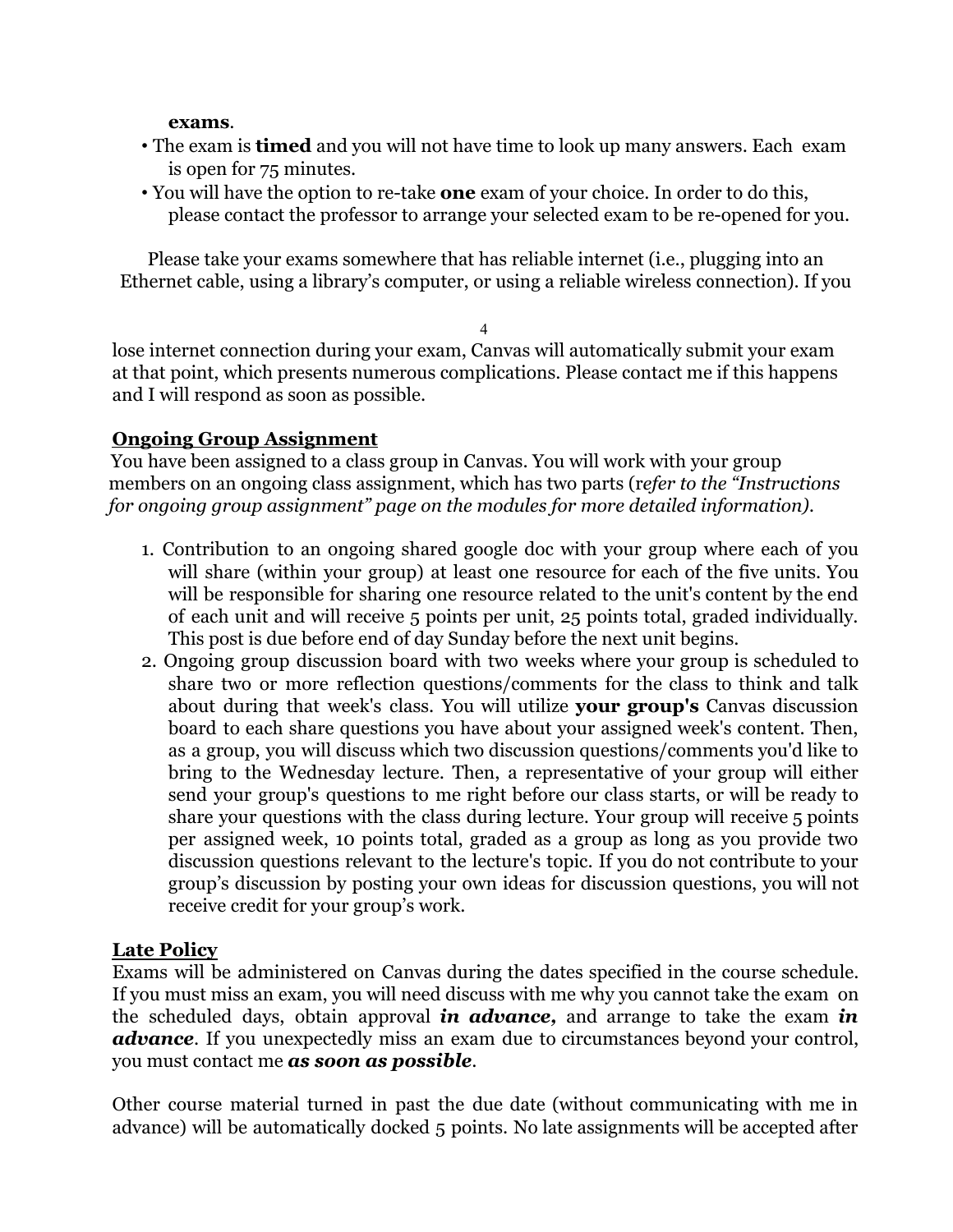the final day of class. This keeps you on track and ensures that you will have a better chance of completing the course successfully. If problems occur or you become ill, please contact me immediately so we can determine your best options.

## **Extra Credit**

There are several options for extra credit in the course. A maximum of 20 points of extra credit may be obtained for the semester. All extra credit must be turned in by 5/2/22 at 11:59pm. You can receive extra credit through the following means:

• Eight points per Diversity Response Paper (paper must be at least 2 pages, double spaced, 12-point Times New Roman font, 1-inch margins). The purpose of this

5 extra credit opportunity is to seek out research that focuses on an aspect of diversity, intersectionality, anti-racism, and/or systemic oppression within the field of psychology (these must be scientific manuscripts published in a peer reviewed scientific journal – please contact the professor for further information on such articles/journals) and to reflect on the research as it relates to abnormal psychology. Each paper must include two "discussion" questions you had from the paper. Diversity Response Papers completed in response to a non-scientific non peer reviewed source will not be awarded points. Submit to the professor via email by the due date specified above.

- Two points per hour for volunteering at a facility involved in the provision of mental health services. Please discuss this option with the professor to get arrangements approved in advance. You will be required to provide the professor your supervisor's contact information so your hours can be verified. Then, you will record your hours on a piece of paper, have your supervisor sign the paper, scan in and send the signed paper to the professor by the due date specified above. A maximum of 10 extra credit points can be earned this way.
- Two points per hour volunteering in a research lab if you are not otherwise being compensated. Please discuss this option with the professor to get arrangements approved in advance. You will be required to provide the professor your supervisor's contact information so your hours can be verified. Then, you will record your hours on a piece of paper, have your supervisor (i.e., faculty/professor or graduate student) sign the paper, scan in and send the signed paper to the professor by the due date specified above. A maximum of 10 extra credit points can be earned this way.
- Five points per Research Response Paper (paper must be at least 2 pages, double spaced, 12-point Times New Roman font, 1-inch margins). To gain the full five points per Research Response Paper, students must reflect on their thoughts in response to a published scientific article within a topic of abnormal psychology (these must be scientific manuscripts published in a peer-reviewed scientific journal – please contact the professor if you require further information on such articles/journals). Each paper must include two "discussion" questions you had from the paper. Research Response Papers completed in response to a non scientific non-peer reviewed source will not be awarded points. Submit to the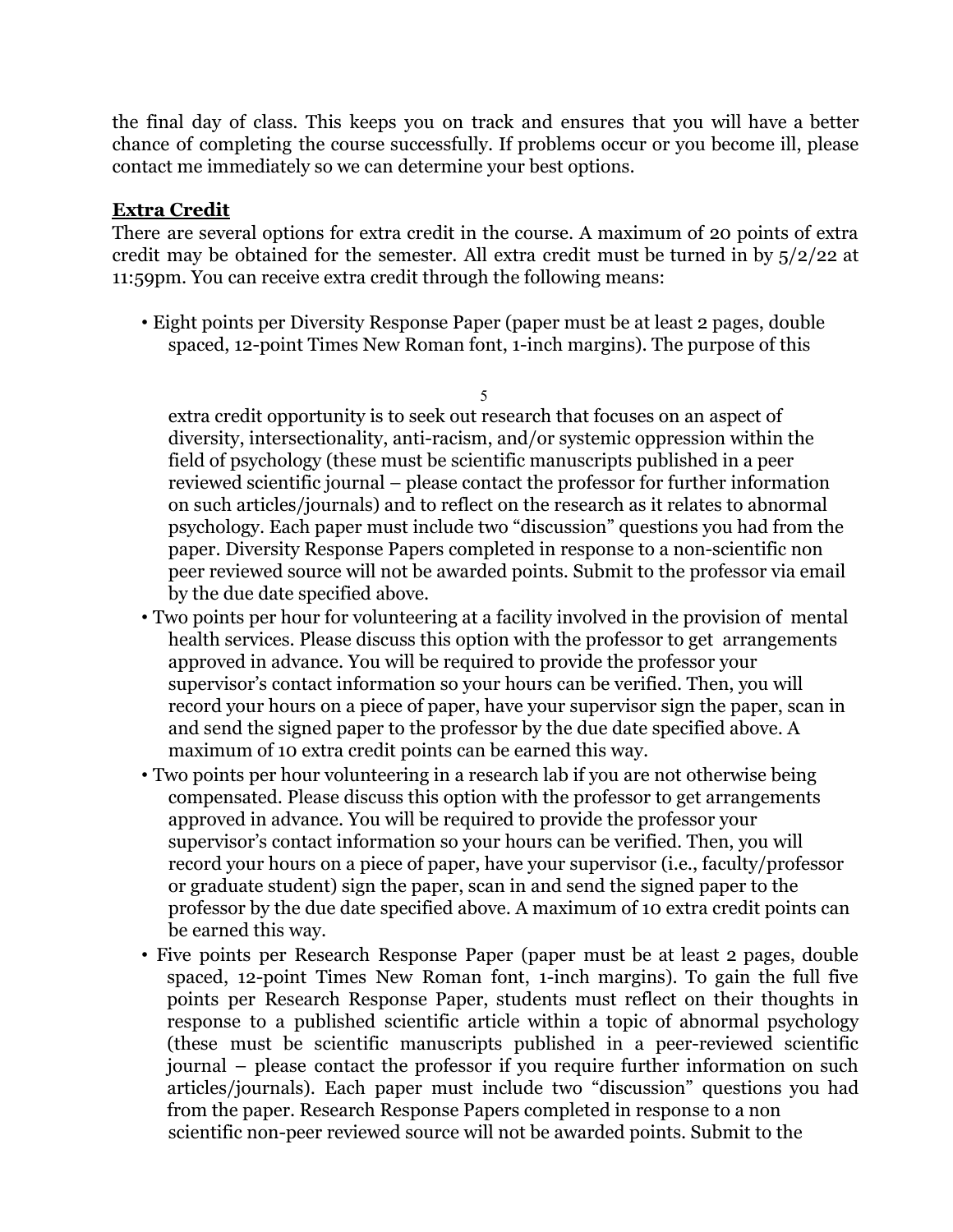professor via email by the due date specified above.

## **Grading**

Final course grades will be based on points earned on class attendance, online assignments/discussions, five exams, and any extra credit submitted.

| Category                  | Points |  |
|---------------------------|--------|--|
| Class attendance          | 110    |  |
| Group activities          | 35     |  |
| <b>Online Assignments</b> | 165    |  |
| Exams                     | 200    |  |
| Total                     | 510    |  |

**Class Points by Category**

| <b>Grade Scale Based on Percentage of Points Earned</b> |  |
|---------------------------------------------------------|--|

| А             | B             | C         | D             | F              |
|---------------|---------------|-----------|---------------|----------------|
| A 93-100      | $B + 87 - 89$ | $C+77-79$ | $D+67-69$     | F Less than 59 |
| $A - 90 - 92$ | B 83-86       | $C$ 73-76 | $D_{63-66}$   |                |
|               | $B - 80 - 82$ | $C-70-72$ | $D - 60 - 62$ |                |

## **Course Credit Hour Information:**

In the interest of providing sufficient time to accomplish the stated Course Learning Outcomes, this class meets the PLNU credit hour policy for a 3-unit class delivered over 16 weeks. It is anticipated that students will spend a minimum of 37.5 participation hours per credit hour on their coursework. For this course, students will spend an estimated 112.5 total hours meeting the course learning outcomes. The time estimations are provided in the Canvas modules.

--------------------------------------------------------------------------------------------------------

## **Course Schedule**

(subject to change by professor)

## **INTRODUCTION TO THE COURSE**

- 1. Pre-Course Survey (0 points, completion required)
- 2. Read Syllabus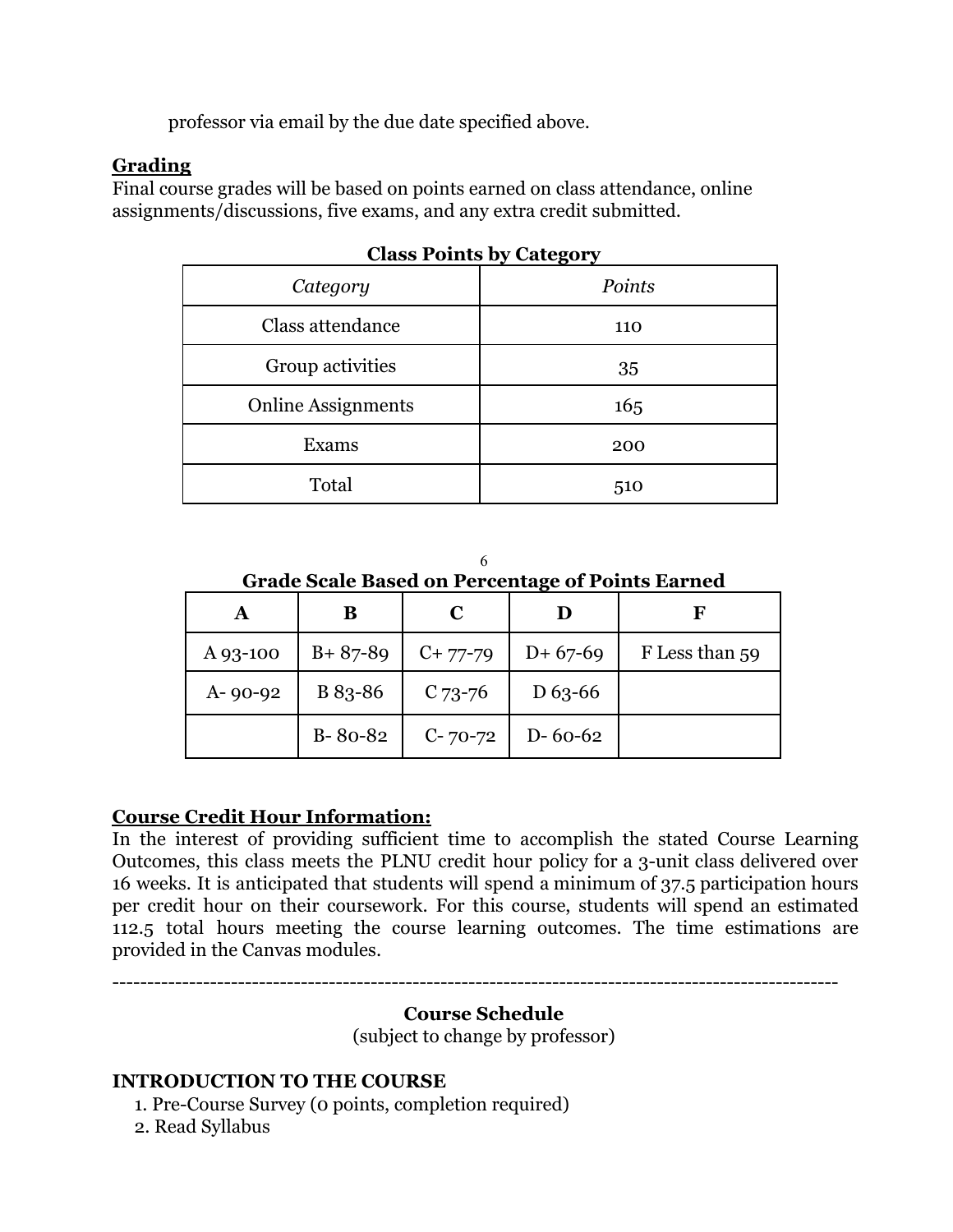3. Discussion – Introduction Videos (15 points; DUE FRIDAY 1/14 @ 11:59pm)

**UNIT 1 – INTRO, HISTORY, ASSESSMENT, DIAGNOSIS & THEORIES** 1. Week 1 Reading (D,B&H textbook Ch 1 & posted additional readings/content) 2. Week 1 Zoom Class Attendance (Tues 1/11 @4:30pm)

- 3. Week 2 NO CLASS MLK Jr. Day (Mon 1/17)
- 4. Week 3 Reading (D,B&H textbook Chs 2 & 3 & posted additional readings/content)
- 5. Week 3 Zoom Class Attendance (Mon 1/24 @ 4:30pm)
- 6. Unit 1 post to group shared google doc (DUE SUNDAY 1/30 @ 11:59pm)
- 7. Unit 1 Discussion (DUE SUNDAY 1/30 @ 11:59pm)
- 8. Unit 1 Exam (OPENS FRI 1/28, CLOSES SUN 1/30 @ 11:59pm)

## **UNIT 2 – NEURODEVELOPMENT, NEUROCOGNITION, AND ADDICTION**

- 1. Week 4 Reading (D,B&H textbook Ch 13, pt 1 & posted additional readings/content)
- 2. Week 4 Zoom Class Attendance (Mon 1/31 @ 4:30pm)
- 3. Week 5 Reading (D,B&H textbook Ch 13, pt 2 & posted additional readings/content)
- 4. Week 5 Zoom Class Attendance (Mon 2/7 @ 4:30pm)
- 5. Week 6 Reading (D,B&H textbook Ch 10 & posted additional readings/content)
- 6. Week 6 Zoom Class Attendance (Mon 2/14 @ 4:30pm)
- 7. Unit 2 post to group shared google doc (DUE SUNDAY 2/20 at 11:59pm)
- 8. Unit 2 Assignment (*Suggested* due date Sunday 2/20 @ 11:59pm) 9. Unit
- 2 Exam (OPENS FRI 2/18, CLOSES SUN 2/20 at 11:59pm)

# **UNIT 3 – SCHIZOPHRENIA, DEPRESSION, MANIA, & ANXIETY**

### 7

- 1. Week 7 Reading (D,B&H textbook Ch 12 & posted additional readings/content)
- 2. Week 7 Zoom Class Attendance (Mon 2/21 @ 4:30pm)
- 3. Week 8 Reading (D,B&H textbook Ch 6 & posted additional readings/content)
- 4. Week 8 Zoom Class Attendance (Mon 2/28 @ 4:30pm)
- 5. Week 9 NO CLASS SPRING BREAK
- 6. Week 10 Reading (D,B&H textbook Ch 4, pt 1 & posted additional readings/content)
- 7. Week 10 Zoom Class Attendance (Mon 3/14 @ 4:30pm)
- 8. Unit 3 post to group shared google doc (DUE SUNDAY 3/20 @ 11:59pm)
- 9. Unit 3 Discussion (DUE SUNDAY 3/20 @ 11:59pm)
- 10. Unit 3 Exam (OPENS FRI 3/18, CLOSES SUN 3/20 at 11:59pm)

# **UNIT 4 – TRAUMA-, HEALTH-, AND PHYSICAL-RELATED DISORDERS** 1.

- Week 11 Reading (D,B&H textbook Ch 4, pt 2 & posted additional readings/content) 2. Week 11 Zoom Class Attendance (Mon 3/21 @ 4:30pm)
- 3. Week 12 Reading (D,B&H textbook Ch 7 & posted additional readings/content)
- 4. Week 12 Zoom Class Attendance (Mon 3/28 @ 4:30pm)
- 5. Week 13 Reading (D,B&H textbook Ch 8 & posted additional readings/content)
- 6. Week 13 Zoom Class Attendance (Mon 4/4 @ 4:30pm)
- 7. Unit 4 post to group shared google doc (DUE SUNDAY 4/10 @ 11:59pm)
- 8. Unit 4 Discussion (DUE SUNDAY 4/10 @ 11:59pm)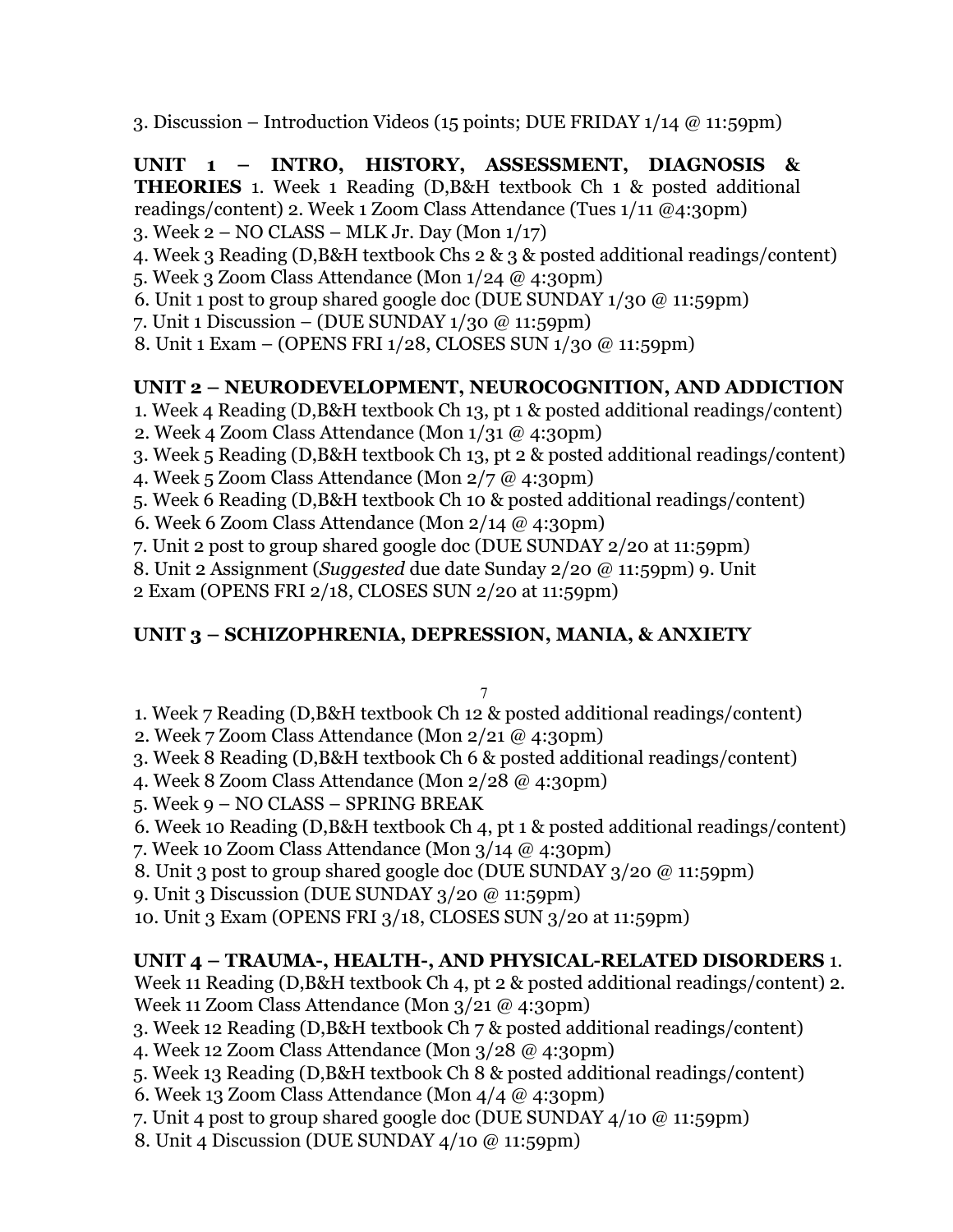9. Unit 4 Exam (OPENS FRI 4/8, CLOSES SUN 4/10 at 11:59pm)

### **UNIT 5 – PERSONALITY, FORENSIC ISSUES, & MENTAL WELLNESS**

1. Week 14 Reading (D,B&H textbook Ch 11 & posted additional readings/content)

- 2. Week 14 Zoom Class Attendance (Mon 4/11 @ 4:30pm)
- 3. Week 15 NO CLASS EASTER RECESS
- 4. Week 16 Reading (D,B&H textbook Ch 14 & posted additional readings/content)
- 5. Week 16 Zoom Class Attendance (Mon 4/25 @ 4:30pm)
- 6. Unit 5 post to group shared google doc (DUE MON 5/2 @ 11:59pm)
- 7. Unit 5 Assignment (DUE Mon 5/2 @ 11:59pm)
- 8. Unit 5 (Final) Exam! (OPENS Mon 5/2 @ 4:30pm, CLOSES Mon 5/2 @11:59pm)

\*\**Note: You are assigned to a class group on Canvas. Please refer to the "instructions for ongoing group assignment" page in the modules for information about how to find your assigned group, how to access your group's shared Google Doc resources page, and to see which weeks your group is assigned to present discussion questions to the class. Please pay attention on Canvas to which week your group is scheduled to present, as this is the only assignment not shown in the schedule above (since each group has a different schedule).*

### 8

## **Undergraduate Syllabus Notification Page**

#### **PLNU MISSION**

**To Teach ~ To Shape ~ To Send**. Point Loma Nazarene University exists to provide higher education in a vital Christian community where minds are engaged and challenged, character is modeled and formed, and service is an expression of faith. Being of Wesleyan heritage, we strive to be a learning community where grace is foundational, truth is pursued, and holiness is a way of life.

### **STATE AUTHORIZATION**

State authorization is a formal determination by a state that Point Loma Nazarene University is approved to conduct activities regulated by that state. In certain states outside California, Point Loma Nazarene University is not authorized to enroll online (distance education) students. If a student moves to another state after admission to the program and/or enrollment in an online course, continuation within the program and/or course will depend on whether Point Loma Nazarene University is authorized to offer distance education courses in that state. It is the student's responsibility to notify the institution of any change in his or her physical location. Refer to the map on State Authorization to view which states allow online (distance education) outside of California.

### **ACADEMIC HONESTY**

Students should demonstrate academic honesty by doing original work and by giving appropriate credit to the ideas of others. Academic dishonesty is the act of presenting information, ideas, and/or concepts as one's own when in reality they are the results of another person's creativity and effort. A faculty member who believes a situation involving academic dishonesty has been detected may assign a failing grade for that assignment or examination, or, depending on the seriousness of the offense, for the course. Faculty should follow and students may appeal using the procedure in the university Catalog. See Academic Policies for definitions of kinds of academic dishonesty and for further policy information.